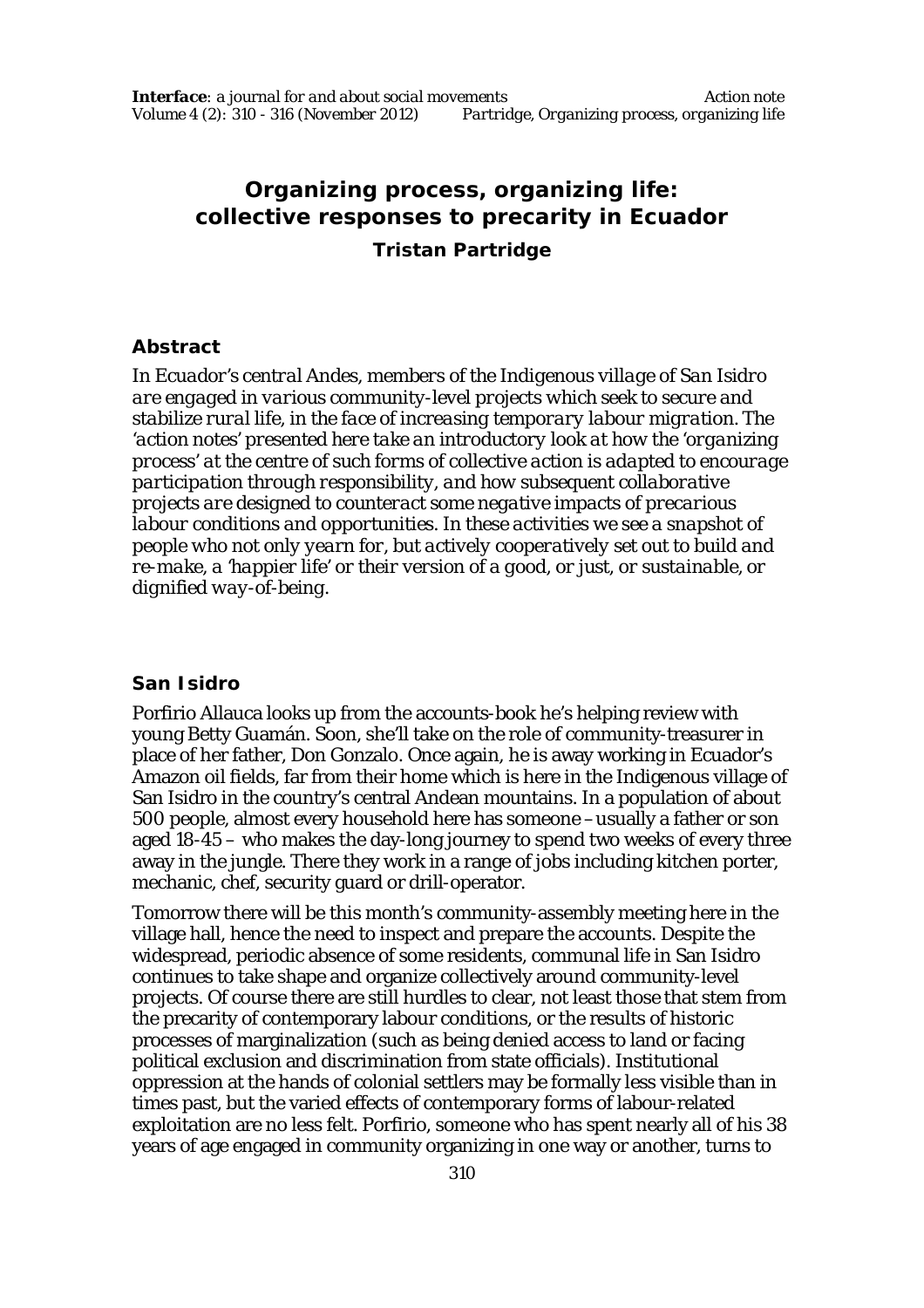me and tells me, "today we face a new form of slavery… today we have new landowners, new overseers, new rulers: new powers governing us, people we can't see… we can't see them to tackle them."

# **Water Supplies and the 'Food Circle'**

The 'organizing process' of collective life in San Isidro has sought to counteract some of the negative impacts of widespread temporary labour migration with people travelling long distances to take up shift-work in the oil industry. Migratory practices are not a recent phenomenon, but have become more commonplace with Ecuador's intensified focus on drilling oil export. This period – the last 20-30 years – has also seen an increasing cost-of-living (linked to fluctuating prices in the global marketplace for things such as cooking-gas and certain staple foodstuffs), a subsequent increase in wage-dependency, and also a decreasing land-base among residents of San Isidro.

Similar shifts among rural populations are occurring throughout the world, where such instability often leads to very severe outcomes in terms of malnutrition and hunger. Whilst the community here seeks to build some of its own solutions, responses at the macro level fail repeatedly. In her analysis of such shortcomings, Lappé (2012) argues that resolving the paradox of hunger in a world which bears a global agriculture capable of feeding 12 billion people is a matter of distinguishing between a lack of food and a lack of power, between the symptoms and causes of hunger. For small-scale farmers across the globe, including in Ecuador's Andes, such a 'lack of power' is counteracted by efforts to secure the freedom, ability or autonomy which would enable them to opt out of, control or influence any market systems that affect their access to food, to decide what crops they themselves will grow and in what quantities, and to direct the destinations of what they produce.

As we have seen, life in San Isidro itself could generally be described as "semisubsistence", in the sense that economic and dietary needs are largely met by some form of cash-earning income, in combination with family-scale farming. Through the structure of the community (*comunidad*), which is centred on a directing committee elected bi-annually by community-members, collective activity here has increased in intensity over the last couple of years. Though there is a long history of organized Indigenous mobilization and action in this region and throughout the country, this recent intensification in San Isidro has occurred since the community was successful in securing government funding for an irrigation-water pipeline. This project has, since then, depended on collaborative action and cooperation for its upkeep and maintenance.

Among other initiatives, this has led to the creation of a 'Food Circle' which, by localizing food production, distribution and consumption, ties together efforts to counteract the precarious nature of local employment and fluctuating food prices. This matches efforts throughout the world that seek to address both labour instability and often unaffordable food-costs.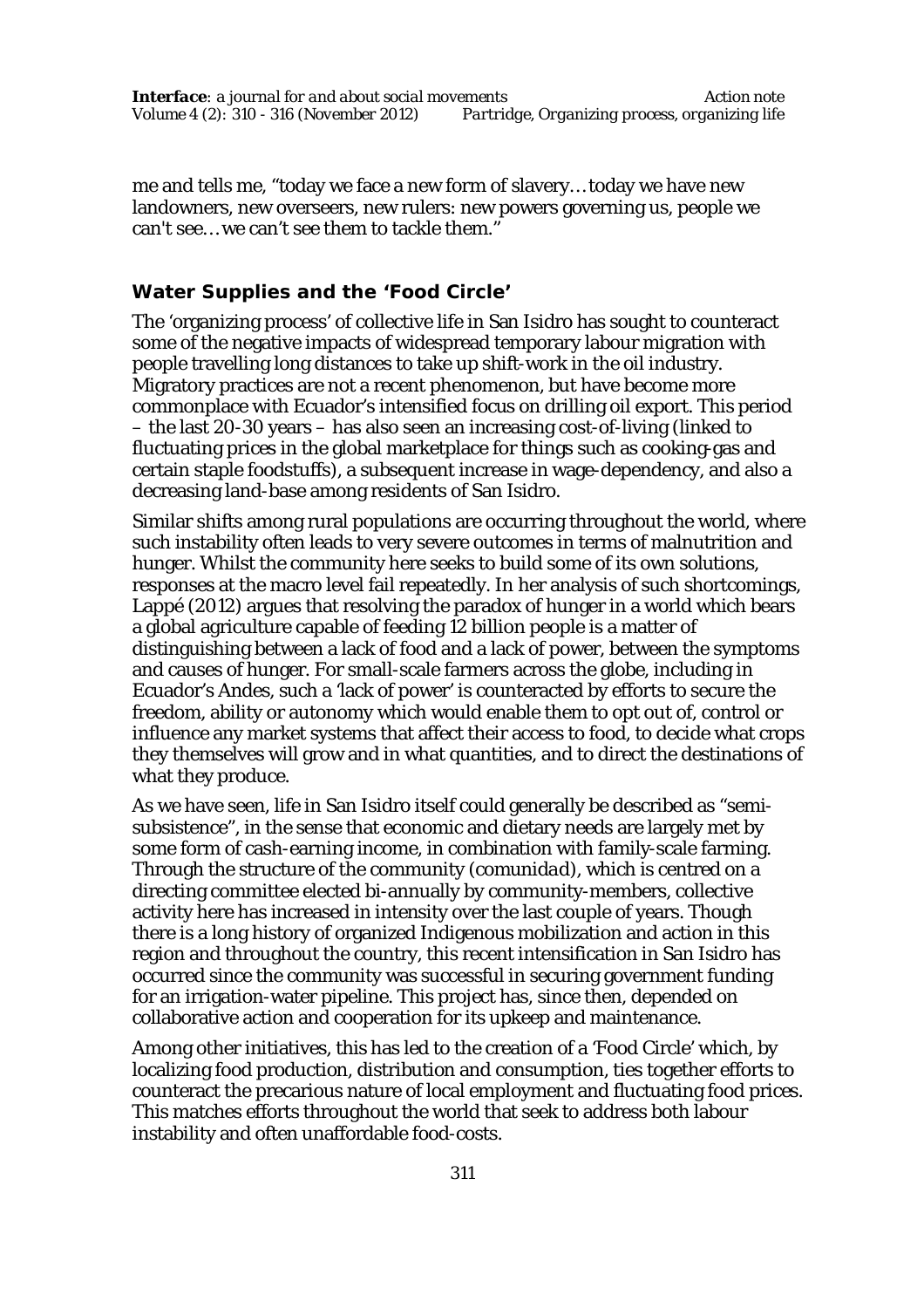Here in San Isidro, a variety of traditional and staple crops are cultivated on small landholdings irrigated by rainfall and the community's own irrigation system. The idea of holding weekly exchanges in the village square among a collective of food producers was outlined initially in economic terms, by community activist Tannia Rojas, who studies at the local Technical College: "rather than, say, ten families all going to Pujilí [the nearest market town] each week and each spending \$10… they stay here and these families make a wheel, or circle, of produce [a 'food circle']... that way, staying here, there is \$200 in San Isidro that was not going to be there otherwise". In the same meeting, a list of everything that could be made available was drawn up<sup>1</sup> , as well as a list of things to plant - popular products which it would be good to make available each week<sup>2</sup>. The events themselves bring together families and, as with many such acts of localised activity and resistance, the lead here is taken mainly by women (and some of their older children), since most men travel away to work<sup>3</sup>. Here, deals are quickly struck and subsequent plans discussed for what might be available the following week. Access to food is thus directly negotiated (in contrast to the global inequities in food distribution), and the destinations of crops agreed among the producers themselves.

'Food Circle' meetings take place in addition to the larger monthly communityassembly sessions to which all members are invited typically involving between 6 and 12 participating adults. Often older children and teenagers are just as actively involved in the decision-making process, which is done by consensus (unlike in the community-wide meetings, there is no elected 'council' or board), and so usually around 15 voices will contribute to proceedings. During the planning stages, which lasted a couple of weeks, Tannia (who outlined the project's approach to interested parties, above) and Porfirio (with whom we started this visit to San Isidro) acted as nominal leaders as they had previously met with organizers from other communities in the region who had tried such projects in the past. As in other areas of collective action in the village (and discussed briefly below), an emphasis is given on not only 'participation' but also on an equitable division of responsibility. When the weekly exchange-meetings began, this theory was put into practice, since all participating members were food-producers within the circle, and thus everyone present had an interest in taking the lead for a particular crop or crops: it is in everyone's interest that there are not too many potatoes or radishes, say, one week and then none the next. Sharing, through negotiation, responsibility for food production in this way serves to secure access both to food and to a market for produce brought to the 'circle'.

The 'Food Circle', then, maximizes community- and producer-control over food prices and destinations, and helps to secure income to compensate for

 $\overline{a}$ 

<sup>1</sup> This included: lettuce, taxo/papaya, skinned guinea pig, radish, carrots, tree-tomatoes, blackberries, milk, pumpkin, garlic, cheese, onions, potatoes, eggs, beetroot, maize-flour, morocho/corn, lemons, fried beans.

<sup>2</sup> Suggestions were: acelga/chard, other potato varieties, spinach, tomatoes, peas, beans, kidney beans, tubers: ocas, mellocas, mashua.

<sup>3</sup> For more on new forms of territorialized struggle, gender and resistance, see Motta et al. 2011.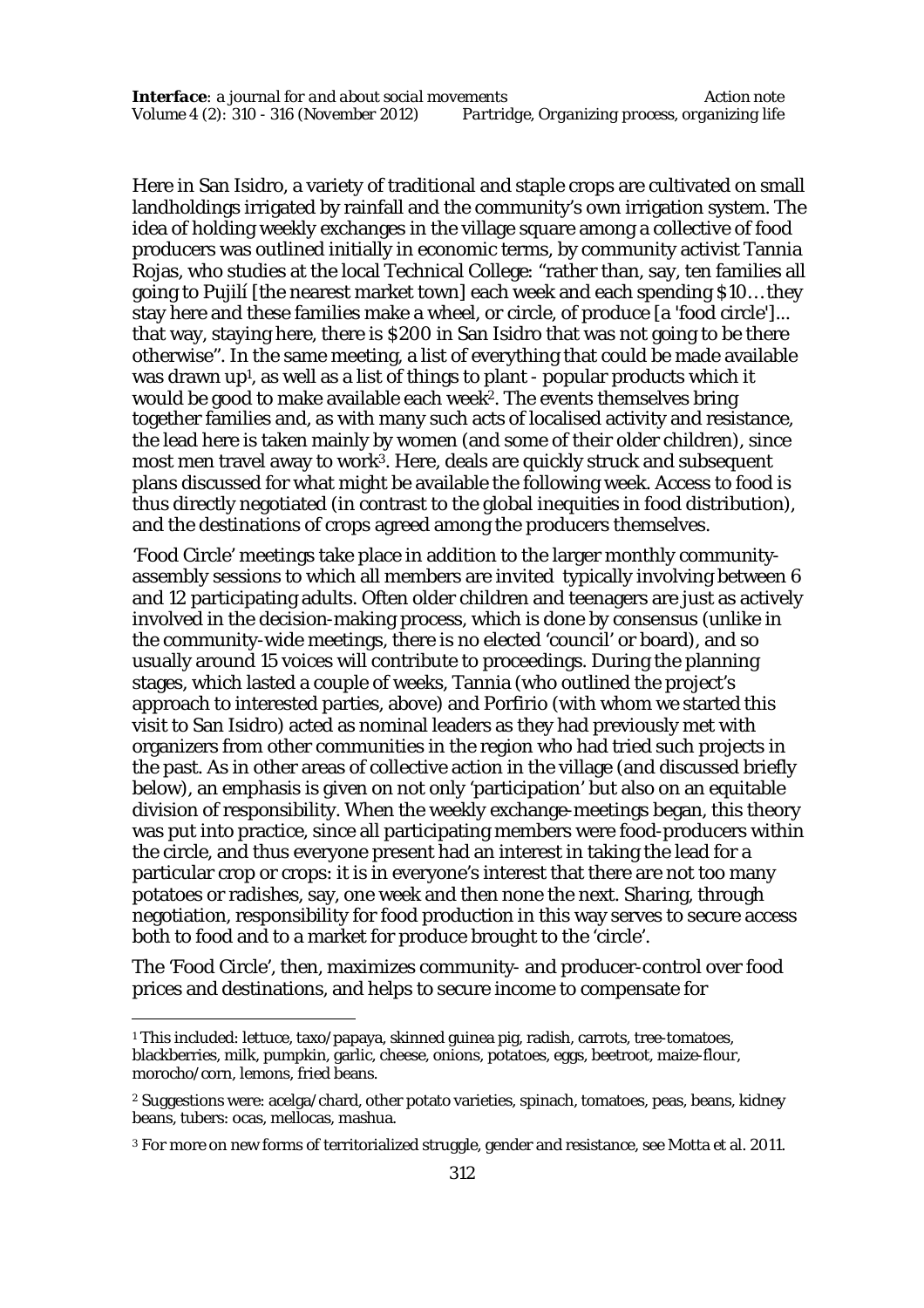precarious local employment practices. It also complements existing efforts to collectively manage natural resources crucial to crop cultivation in the village. By thus governing both productive and commercial processes, participating community-members in San Isidro can better safeguard their access to food.

# **Action, Responsibility, The Commons**

Not everyone is able to commit fully to this initiative. However, there are very few people who do not get involved in community life in one way or another, even if their working life limits their participation. Geovanni Allauca, a 23-yearold following his older brother into work in the Amazon regions for a drilling company from the USA, lamented how his work schedule means he can't be as much of an active member in community-life as he used to be – especially compared to when he worked as a group-leader with young people in San Isidro and in neighbouring communities. He was very clear on the need for the 'organizing process', not least to counteract something of the 'new slavery' that Porfirio described, above: "We need to organize. Organize to make demands, and organize to defend – to defend ourselves, all of us, against what we're being forced to do and to become. Life here has changed so much, and in my lifetime."

This critical organizing process shares features of commons systems<sup>4</sup> that are found across the world, and not only because it is centred on a specific 'community'. Much like if it were being used to control hunting rights or fish stocks, the process is collectively defended and managed, implemented and adjusted, controlled and negotiated, by the very same people who are set to benefit from it. At the same time, this group of people is equally in a position to lose-out if it is mismanaged, for example if regular maintenance work is not sustained this can cause an interruption to the water-supply or if there are informal alliances this can lead to an inequitable distribution of water. This mirrors the dynamics and concerns of commons regimes.

There are two key steps to consider in efforts to support the development of these practices. The first is finding ways to retain control over natural resources that the community needs. This is not to ignore or overlook the benefits of receiving support from outside sources, but to underline the fact that these are generally only temporary, and often unpredictable or unreliable. As mentioned above, San Isidro has benefited from some government funding recently, but this came about only after many years of campaigning and organizing, and there is now no further promise of cash toward the irrigation project's upkeep (hence the renewed collective efforts to maintain it with communal labour). Similarly, in this part of the country there has been a presence of international NGOs, though this too is visibly dwindling as NGO offices in 'the West' feel the pinch of economic collapse and consequently close-up their offices in smaller countries such as Ecuador. Even in the past, this kind of support has been patchy, as

 $\overline{a}$ 

<sup>4</sup> For more on Commons thinking and practice, see Kenrick 2012.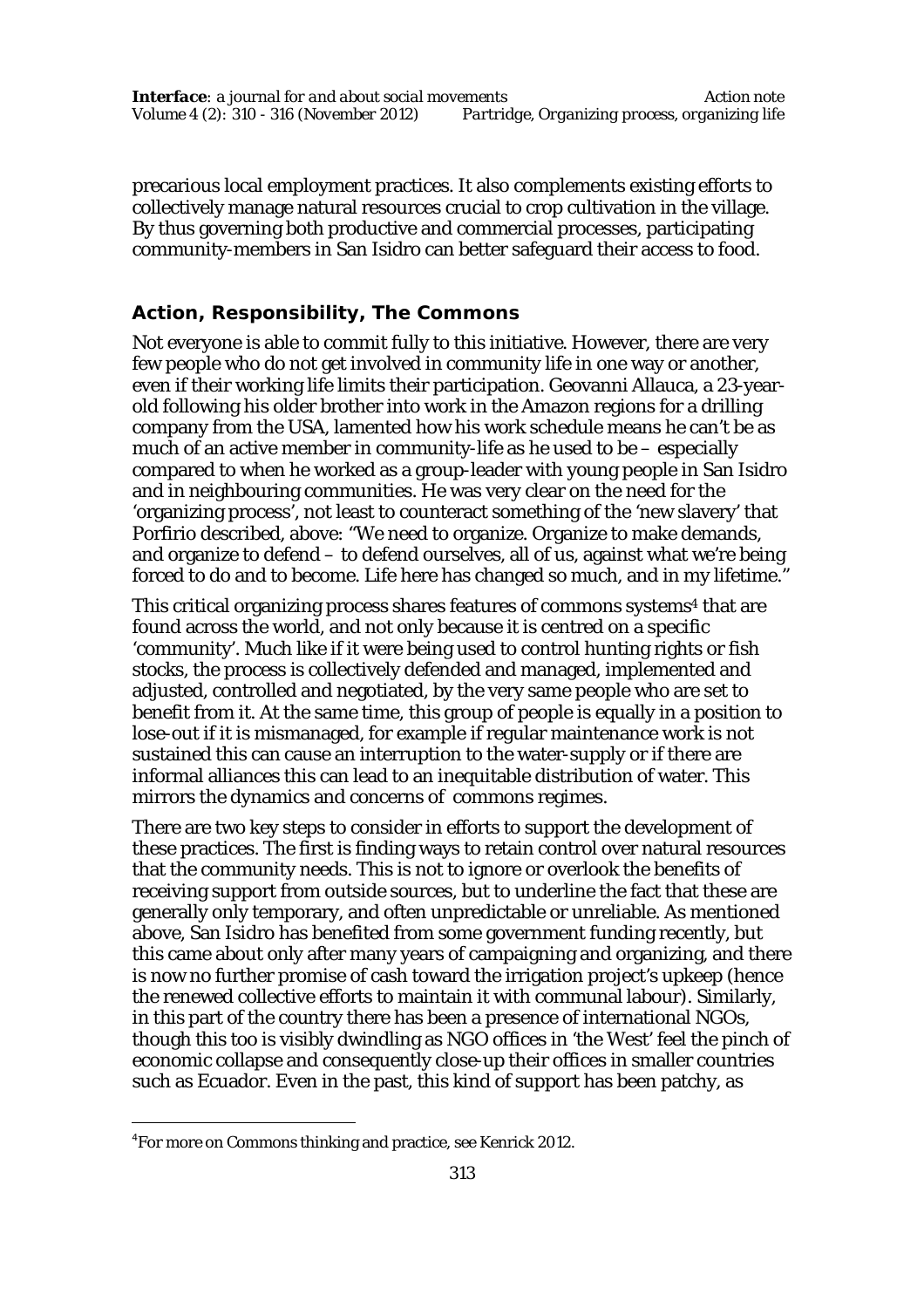Porfirio reminded me: "the task is ours, and ours alone. The government might change next week, who knows? And then what? And you see the same thing with many NGOs, they don't travel to the places that need more support, the places that are far away and hard to travel to… some places have been neglected completely. Either people are helping the communities who need help, or not. Anything else is just pretty speeches."

The second step is to maintain these forms of action by encouraging widespread participation, and doing this through sharing responsibility. We have seen this in the example of Betty, above, being trained in the role of community-treasurer before she has left school. This is an integral element of community organizing as it is being used and developed in San Isidro. Porfirio, again, found words to sum this up succinctly whilst engaged in dialogue in an assembly-meeting: "We all work, we all have families… the thing is to do it not for our family – though our families are supremely important – nor for ourselves, but for the community… for the system to work, any system, and for this project to work, it is about giving responsibility, a sense of responsibility to everyone who works on the project… "

An example of this in action came whilst talking with 18-year-old Iván who was working up in the hills on pipeline maintenance for the community, in a weeklong stint of voluntary work that project-members take it in turns to complete. I asked him what it was about working on the project that he enjoyed, what made him want to do it, what encouraged him to share in the work. His motivations stemmed from, and reflected, strong collective and affective solidarities and loyalties. He replied: "My grandparents used to tell me how their life was extremely hard: they lived as slaves lived – they told me about their slavery… it's not like that now, now that we have Human Rights. They say there's no more slavery now, and maybe I believe it… but life is still very hard. Very hard. For me, the community is important: this place, this project: the water… all are important to us these days. And this is why we work here. This is why I am here now".

Undoubtedly, life is hard in different ways both at home and away at work, and as basic costs for things like gas and electricity continue to rise, there is extra pressure on rural populations to find new ways to meet their economic needs. Even if projects like San Isidro's Food Circle can boost these efforts, more work within the community will be necessary to incorporate all 84 households.

Today, however, aided by the collective strength of *el proceso organizativo* or *la vida organizativa* (the organizing process/life), prospects are looking increasingly positive. For many, the community is more cohesive and productive than ever before, even in the face of precarious labour conditions. Don Enrique Copara, now in his 70s and someone with a whole lifetime of experience as both a highland herdsman and as an elected member of the community council, would often tell me how the community is more organized than ever today, and that it's a good thing too since "otherwise, I'm sure all the youngsters would have had to leave". His words echo a strong sense of the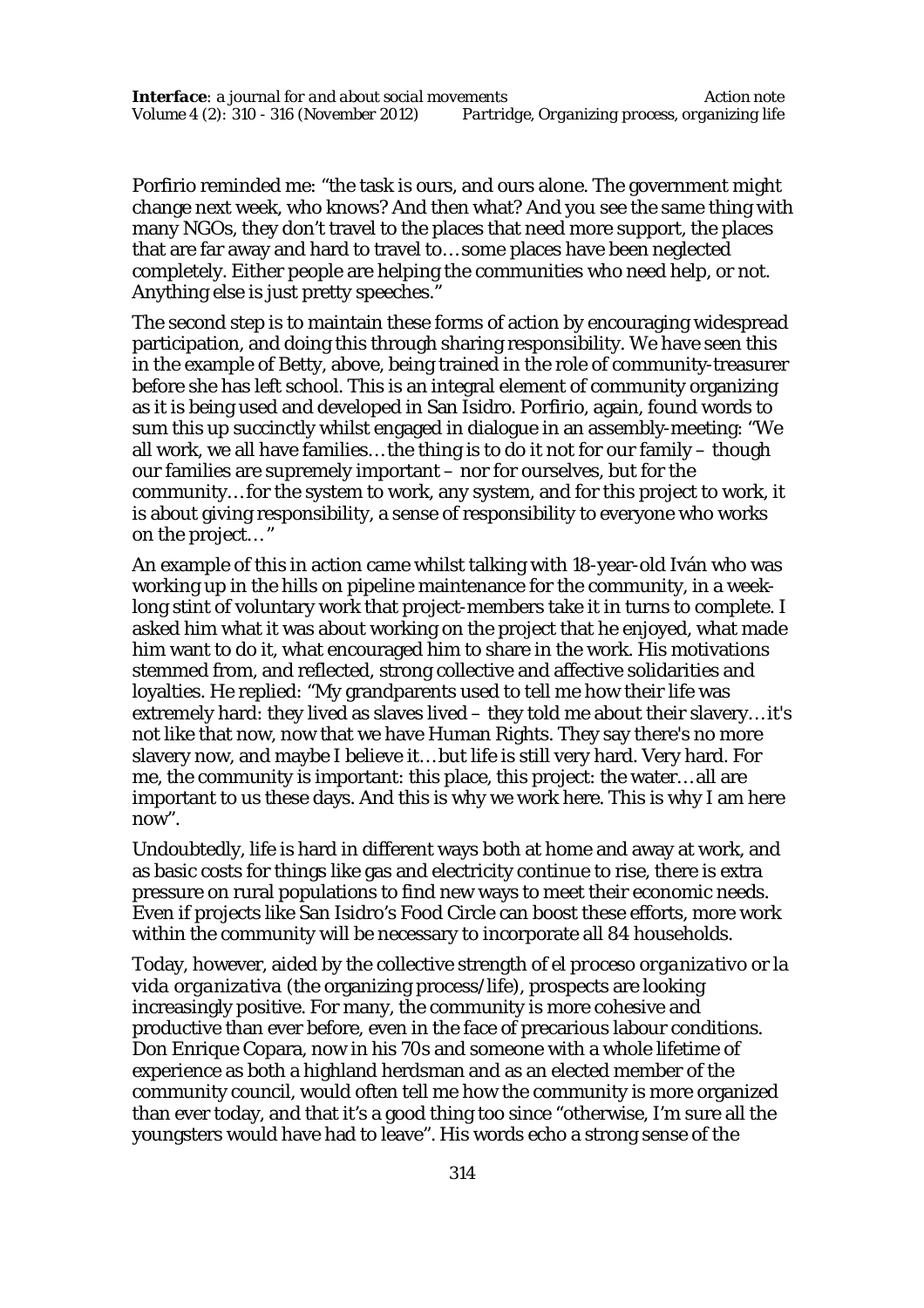potential contained in the building and weaving together of sociability and community, a potential that can counteract something of the exclusionary logics of dominant global social and economic processes.

In this snapshot of collective rural life in highland Ecuador, we have seen something of the solidarity and substantial help which is both generated and expressed by people engaging in a collective 'organizing process'. At the heart of community life, this form of cooperative activity is being constructively used to counteract something of the precarity which defines labour opportunities and conditions in the wider region. This clear example of a positive trend toward community-building is one way in which the sense – and actuality – of such place-based collectivities is not a given, but is something that stems from both experience and aspiration. That is, a project that utilizes and builds on the specific knowledge of local political and agricultural conditions, and at the same time operates in open, ongoing dialogue among participant-members in order to strategize, devolve responsibility, and design further needs-meeting actions. All of which is hard work indeed, as my friend Porfirio told me – hard work that seeks to "build a hopeful future, and create a worthy life".